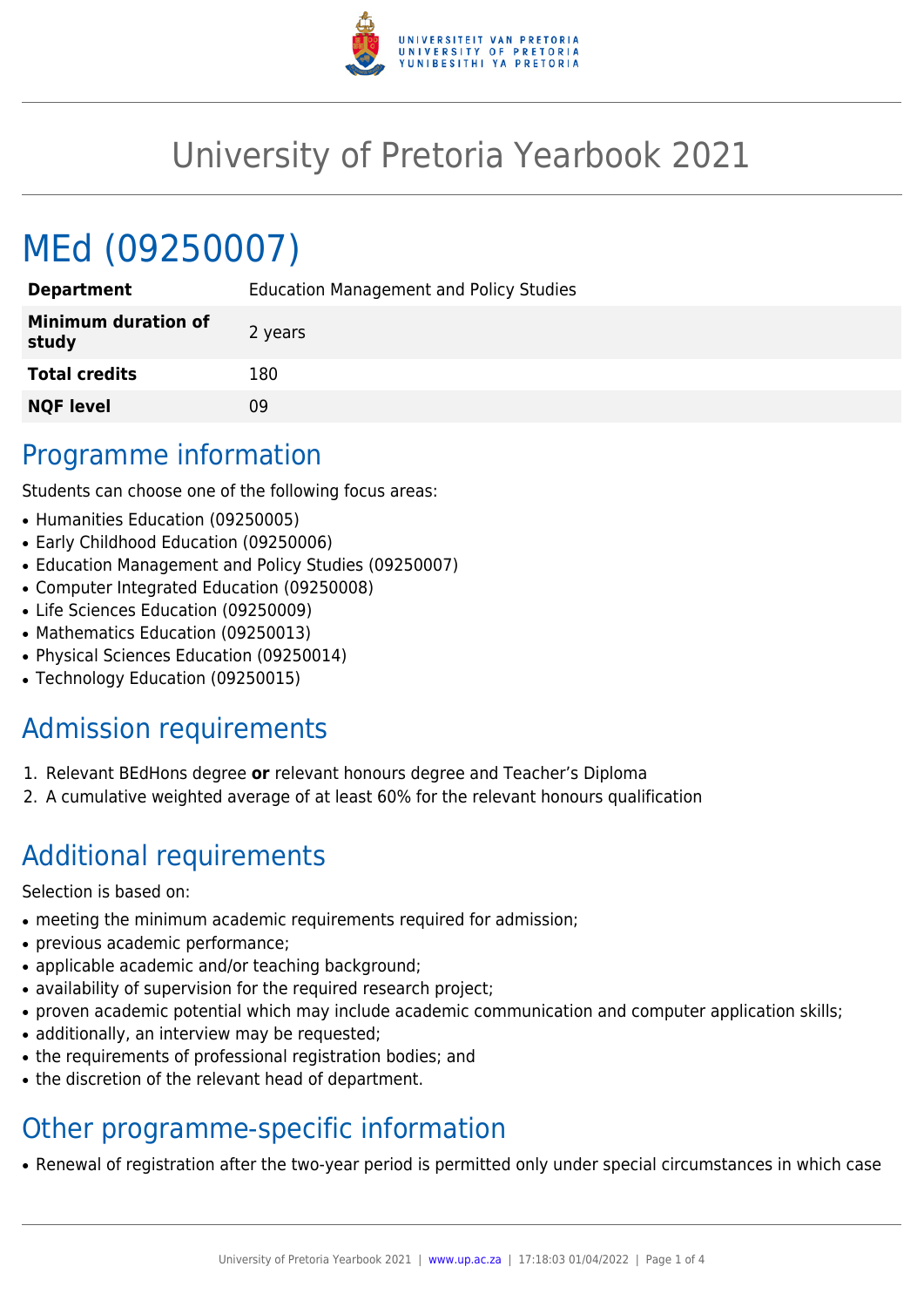

the head of department may give approval for a limited fixed extension of this period in terms of the set procedures.

- Students will be granted two opportunities to pass NMQ 801. Unsuccessful candidates will not be allowed to continue with the programme.
- This requirement applies to both the full research as well as the coursework master's degrees.

### Research information

All master's students must submit a dissertation or a mini-dissertation and must pass Research Proposal (NMQ 801). For the MEd research degree programmes, a dissertation on a topic approved by the Dean on the recommendation of the relevant head of department must be submitted, following the approval of a complete research proposal. A literature study is not acceptable.

- One publishable article based on the research that the student conducted for the dissertation or the minidissertation and approved by the supervisor, must be submitted. The article must be submitted at the offices of Student Administration before 15 February for the Autumn graduation ceremonies and before 15 July for the Spring graduation ceremonies.
- In addition to the copies referred to above, each successful student must submit a bound paper copy as well as two electronic copies of the approved mini-dissertation/dissertation to the Head: Student Administration in the format specified by the Faculty and in accordance with the minimum standards set by the Department of Library Services
- (see http://upetd.up.ac.za/authors/ publish/ standards.htm#specs), before 15 February for the Autumn graduation ceremonies and before 15 July for the Spring graduation ceremonies. Failure to meet these deadlines will result in the degree being awarded during a subsequent series of graduation ceremonies.
- All students have to submit a research proposal during the first year of registration and defend it successfully before a panel of examiners appointed by the Dean, in collaboration with the relevant head of department, Supervisor and Research Coordinator, before they can start with the research.
- Students have to apply for ethical clearance to the relevant head of department and Ethics Committee and only commence with field work once the application for ethical clearance has been approved by the Ethics Committee.
- Students have to present a progress report on the research to the supervisor annually. Continued reregistration depends on satisfactory annual progress.
- All students have to attend the research capacity building sessions on quantitative and qualitative research at master's level.

### Pass with distinction

The MEd degree is conferred with distinction on a student who obtains at least 75% in the dissertation.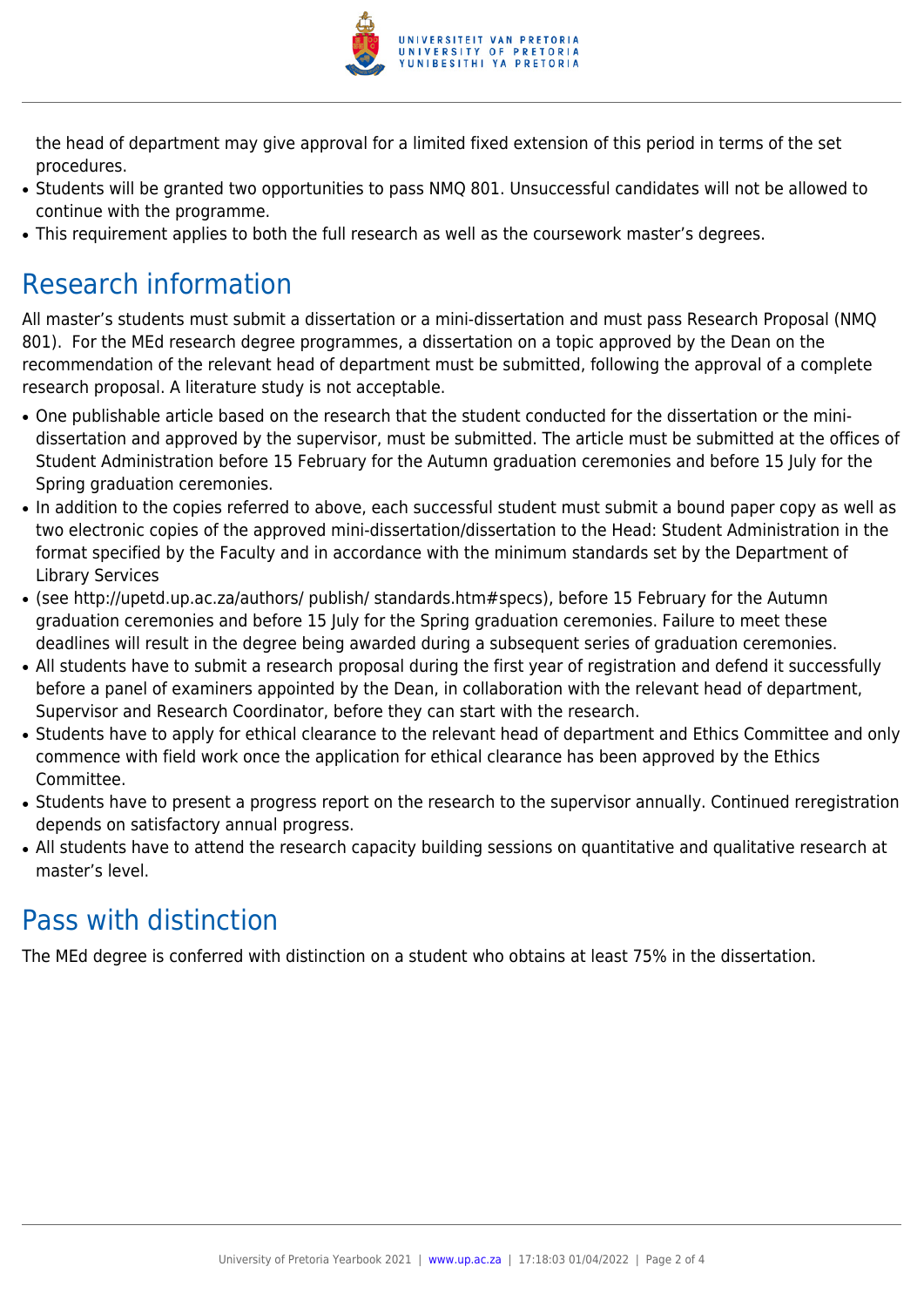

### Curriculum: Year 1

**Minimum credits: 180**

#### **Fundamental modules**

[Research proposal 801](https://www.up.ac.za/yearbooks/2021/modules/view/NMQ 801) (NMQ 801) - Credits: 0.00

#### **Core modules**

[Dissertation: Education management and policy studies 891](https://www.up.ac.za/yearbooks/2021/modules/view/OWB 891) (OWB 891) - Credits: 180.00